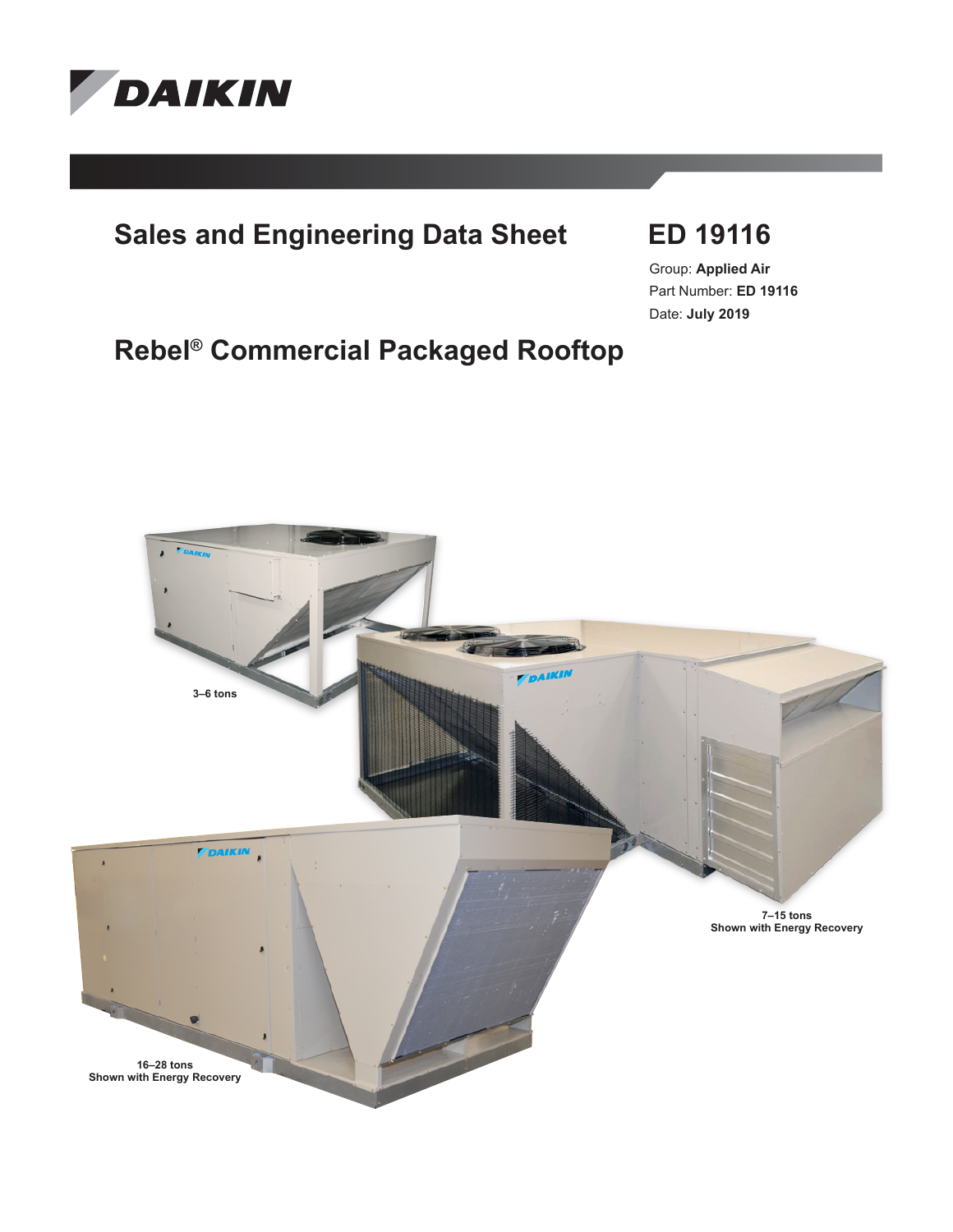

# Rebel® Physical Data — Model DPS 003 – 028

|                                                      | <b>Small cabinet</b>            |                |                                  | <b>Medium cabinet</b>                          |                                  |                                                | Large cabinet                                                                 |                                  |                         |                                     |                            |                          |                                  |
|------------------------------------------------------|---------------------------------|----------------|----------------------------------|------------------------------------------------|----------------------------------|------------------------------------------------|-------------------------------------------------------------------------------|----------------------------------|-------------------------|-------------------------------------|----------------------------|--------------------------|----------------------------------|
| <b>Model</b>                                         |                                 |                |                                  |                                                |                                  |                                                |                                                                               |                                  |                         |                                     |                            |                          |                                  |
|                                                      | 003                             | 004            | 005                              | 006                                            | 007                              | 010                                            | 012                                                                           | 015                              | 016                     | 018                                 | 020                        | 025                      | 028                              |
| Cooling only performance                             |                                 |                |                                  |                                                |                                  |                                                |                                                                               |                                  |                         |                                     |                            |                          |                                  |
| Gross cooling capacity (tons)                        | $\sqrt{3}$                      | $\overline{4}$ | 5                                | 6                                              | 7.5                              | 10                                             | 12                                                                            | 15                               | 15.5                    | 17.5                                | 20.1                       | 25                       | 27.5                             |
| Nominal airflow (cfm)                                | 1125                            | 1500           | 1875                             | 2100                                           | 2450                             | 3500                                           | 4200                                                                          | 5250                             | 5900                    | 6600                                | 7600                       | 9500                     | 10400                            |
| EER <sup>1, 7</sup>                                  | 13.5                            | 12.4           | 13.0                             | 11.6                                           | 12.5                             | 12.4                                           | 11.6                                                                          | 11.0                             | 12.2                    | 11.9                                | 11.3                       | 11.3                     | 10.5                             |
| IEER <sup>1, 7</sup> or SEER                         | 16.9                            | 17.0           | 17.5                             | 19.8                                           | 20.6                             | 19.3                                           | 18.0                                                                          | 18.0                             | 21.0                    | 20.8                                | 20.4                       | 18.3                     | 17.9                             |
| Heat pump performance <sup>4</sup>                   |                                 |                |                                  |                                                |                                  |                                                |                                                                               |                                  |                         |                                     |                            |                          |                                  |
| High temperature capacity @ 47°F (MBh)               | 32                              | 43             | 54                               | 64                                             | 78                               | 105                                            | 134                                                                           | 164                              | 158                     | 172                                 | 218                        |                          | $\overline{\phantom{0}}$         |
| COP @ 47°F or HSPF <sup>5</sup>                      | 9.2                             | 8.9            | 8.5                              | 3.69                                           | 3.66                             | 3.42                                           | 3.33                                                                          | 3.64                             | 3.67                    | 3.6                                 | 3.40                       | -                        | -                                |
| Low temperature capacity @ 17°F (MBh)                | 20                              | 24             | 33                               | 39                                             | 47                               | 61.5                                           | 77                                                                            | 91                               | 93                      | 104                                 | 132                        | $\overline{\phantom{0}}$ | $\overbrace{\phantom{12322111}}$ |
| COP @ 17°F <sup>5</sup>                              | N/A                             | N/A            | N/A                              | 2.54                                           | 2.42                             | 2.38                                           | 2.32                                                                          | 2.25                             | 2.34                    | 233                                 | 2.20                       | $\overline{\phantom{0}}$ | -                                |
| Electric heat performance                            |                                 |                |                                  |                                                |                                  |                                                |                                                                               |                                  |                         |                                     |                            |                          |                                  |
| Control options                                      |                                 |                | 2/4 stage/SCR                    |                                                |                                  |                                                | 4 stage/SCR                                                                   |                                  |                         |                                     | 4 stage/SCR                |                          |                                  |
| kW (low/medium/high heat)                            |                                 |                | 6/12/18/24/30                    |                                                |                                  |                                                | 18/36/54/72                                                                   |                                  |                         | 10, 20, 30, 45, 60, 72 90, 120, 150 |                            |                          |                                  |
| <b>Gas heating performance</b>                       |                                 |                |                                  |                                                |                                  |                                                |                                                                               |                                  |                         |                                     |                            |                          |                                  |
| Input capacity (MBh)                                 |                                 |                | 80/120/160                       |                                                |                                  | 200/300/400                                    |                                                                               |                                  | 300, 450, 600           |                                     |                            |                          |                                  |
| Number of stages (staged option)                     |                                 |                | $\overline{2}$                   |                                                | 2                                |                                                |                                                                               | 4                                |                         |                                     |                            |                          |                                  |
| Turndown (modulating options)                        |                                 | 1/2"           | 5:1                              |                                                |                                  | 5:1, 10:1                                      |                                                                               |                                  |                         |                                     | 12:1                       |                          |                                  |
| Gas connection size (mpt)<br>Steady state efficiency |                                 | 80%            |                                  |                                                | 3/4"<br>80%                      |                                                |                                                                               | 3/4"<br>80%                      |                         |                                     |                            |                          |                                  |
|                                                      |                                 |                |                                  |                                                |                                  |                                                |                                                                               |                                  |                         |                                     |                            |                          |                                  |
| <b>Heating coil</b>                                  |                                 | Hot water      |                                  |                                                |                                  |                                                |                                                                               |                                  |                         |                                     | Hot water                  |                          |                                  |
| Type<br>Rows/FPI (high heat/low heat)                |                                 |                | (2/10) / (1/8)                   |                                                | Hot water<br>(2/10) / (1/8)      |                                                |                                                                               | 1/12, 2/12, 3/13                 |                         |                                     |                            |                          |                                  |
| Face area (sq. ft.)                                  |                                 |                | 2.5                              |                                                | 5.4                              |                                                |                                                                               |                                  |                         | 12.3                                |                            |                          |                                  |
| <b>Compressors</b>                                   |                                 |                |                                  |                                                |                                  |                                                |                                                                               |                                  |                         |                                     |                            |                          |                                  |
| Quantity/type                                        | (1) Inverter scroll             |                |                                  | (1) Inverter scroll,<br>(1) Fixed speed scroll |                                  |                                                | (1) Inverter scroll on 16-20,<br>(1) Inverter scroll + (1) Fixed speed scroll |                                  |                         |                                     |                            |                          |                                  |
| Number of stages                                     |                                 |                | Modulating                       |                                                | Modulating                       |                                                |                                                                               |                                  |                         | Modulating                          |                            |                          |                                  |
| Refrigerant                                          |                                 |                | R-410A                           |                                                | R-410A                           |                                                |                                                                               |                                  |                         | R-410A                              |                            |                          |                                  |
| Indoor coil                                          |                                 |                |                                  |                                                |                                  |                                                |                                                                               |                                  |                         |                                     |                            |                          |                                  |
| Rows/FPI                                             | 3/16                            | 4/16           | 4/14                             | 4/14                                           | 3/15                             | 4/15                                           | 4/15                                                                          | 6/12                             | 4/15                    | 4/15                                | 4/15                       | 4/15                     | 4/15                             |
| Face area (sq. ft.)                                  | 4.8                             | 4.8            | 6.0                              | 6.0                                            | 14.0                             | 15.4                                           | 15.4                                                                          | 15.4                             | 18.9                    | 18.9                                | 21.4                       | 21.4                     | 21.4                             |
| Capacity control                                     |                                 |                | Electronic Expansion Valve (EEV) |                                                | Electronic Expansion Valve (EEV) |                                                |                                                                               | Electronic Expansion Valve (EEV) |                         |                                     |                            |                          |                                  |
| Outdoor coil                                         |                                 |                |                                  |                                                |                                  |                                                |                                                                               |                                  |                         |                                     |                            |                          |                                  |
| Type: non-heat pump/heat pump <sup>6</sup>           |                                 |                |                                  |                                                |                                  | Aluminum microchannel/copper tube-aluminum fin |                                                                               |                                  |                         |                                     |                            |                          |                                  |
| Rows/FPI - heat pump                                 | 2/16                            |                | 3/16                             |                                                | 3/16                             | 4/16                                           | 4/16                                                                          | 4/16                             | 3/16                    | 3/16                                | 4/16                       |                          |                                  |
| Rows/FPI - non-heat pump                             | 1/21                            |                |                                  | 3/16                                           | 1/21                             | 1/21                                           | 4/16                                                                          | 1/21                             |                         |                                     | 1/23                       |                          |                                  |
| Outdoor fan and motor                                |                                 |                |                                  |                                                |                                  |                                                |                                                                               |                                  |                         |                                     |                            |                          |                                  |
| <b>HP/Quantity</b>                                   | 0.5/1                           |                | 1.0/1                            |                                                | 1.0/2                            |                                                |                                                                               |                                  |                         | 3.5/1                               |                            |                          |                                  |
| Fan Diameter (in)/quantity                           | 27/1                            |                | 27/1                             |                                                | 27/2                             |                                                |                                                                               | 39/1                             |                         |                                     |                            |                          |                                  |
| Indoor fan                                           |                                 |                |                                  |                                                |                                  |                                                |                                                                               |                                  |                         |                                     |                            |                          |                                  |
| Type                                                 |                                 |                | Centrifugal airfoil (SWSI)       |                                                |                                  | Centrifugal airfoil (SWSI)                     |                                                                               |                                  |                         |                                     | Centrifugal airfoil (SWSI) |                          |                                  |
| Quantity/diameter                                    | $(1)$ 12", $(1)$ 14", $(1)$ 16" |                |                                  | (1) 14"<br>(1) 16"<br>$(1)$ 22"<br>$(1)$ 22"   |                                  |                                                | 1/20 or 1/24<br>1/24                                                          |                                  |                         |                                     |                            |                          |                                  |
| Quantity/diameter                                    | $(1)$ 12", $(1)$ 14", $(1)$ 16" |                |                                  | $(1)$ 14", $(1)$ 16", $(1)$ 22"                |                                  |                                                | 1/16 or 1/20                                                                  |                                  |                         |                                     |                            |                          |                                  |
| Drive type                                           | Direct drive                    |                |                                  | Direct drive                                   |                                  |                                                | Direct drive                                                                  |                                  |                         |                                     |                            |                          |                                  |
| Motor HP range                                       | 1.3 / 2.3 / 4.0                 |                |                                  | 4.0 / 8.0                                      |                                  |                                                | 2.0 / 3.0 / 5.0 / 7.5 / 10.0 / 15.0 / 20.0                                    |                                  |                         |                                     |                            |                          |                                  |
| Hot gas reheat coil                                  |                                 |                |                                  |                                                |                                  |                                                |                                                                               |                                  |                         |                                     |                            |                          |                                  |
| Coil type                                            | Microchannel                    |                |                                  | Microchannel                                   |                                  |                                                | Microchannel                                                                  |                                  |                         |                                     |                            |                          |                                  |
| Control type                                         | Modulating                      |                |                                  | Modulating                                     |                                  |                                                | Modulating                                                                    |                                  |                         |                                     |                            |                          |                                  |
| Temperature rise                                     | $20^{\circ}$                    |                |                                  | $20^{\circ}$                                   |                                  |                                                | $20^{\circ}$                                                                  |                                  |                         |                                     |                            |                          |                                  |
| <b>Filters</b>                                       |                                 |                |                                  |                                                |                                  |                                                |                                                                               |                                  |                         |                                     |                            |                          |                                  |
| Type                                                 | 2", 4"                          |                |                                  |                                                |                                  | 2", 4"                                         |                                                                               |                                  | 2" (MERV8), 4" (MERV14) |                                     |                            |                          |                                  |
| Area (sq. ft.)                                       |                                 |                | 7.1                              |                                                |                                  |                                                | 18                                                                            |                                  | 27.0                    |                                     |                            |                          |                                  |
| Qty. - size                                          |                                 |                | $4 - 16 \times 16$               |                                                |                                  |                                                | $6 - 18 \times 24$                                                            |                                  | $9 - 18 \times 24$      |                                     |                            |                          |                                  |
|                                                      |                                 |                |                                  |                                                |                                  |                                                |                                                                               |                                  |                         |                                     |                            |                          |                                  |

**NOTE:**<br>1. EER and IEER/SEER for cooling only VAV, 460 volt unit, largest SAF<br>2. Mixed outside air and return air units<br>3. 100% outside air unit only<br>4. Heat pump performance for units with back up electric heat<br>5. HSPF fo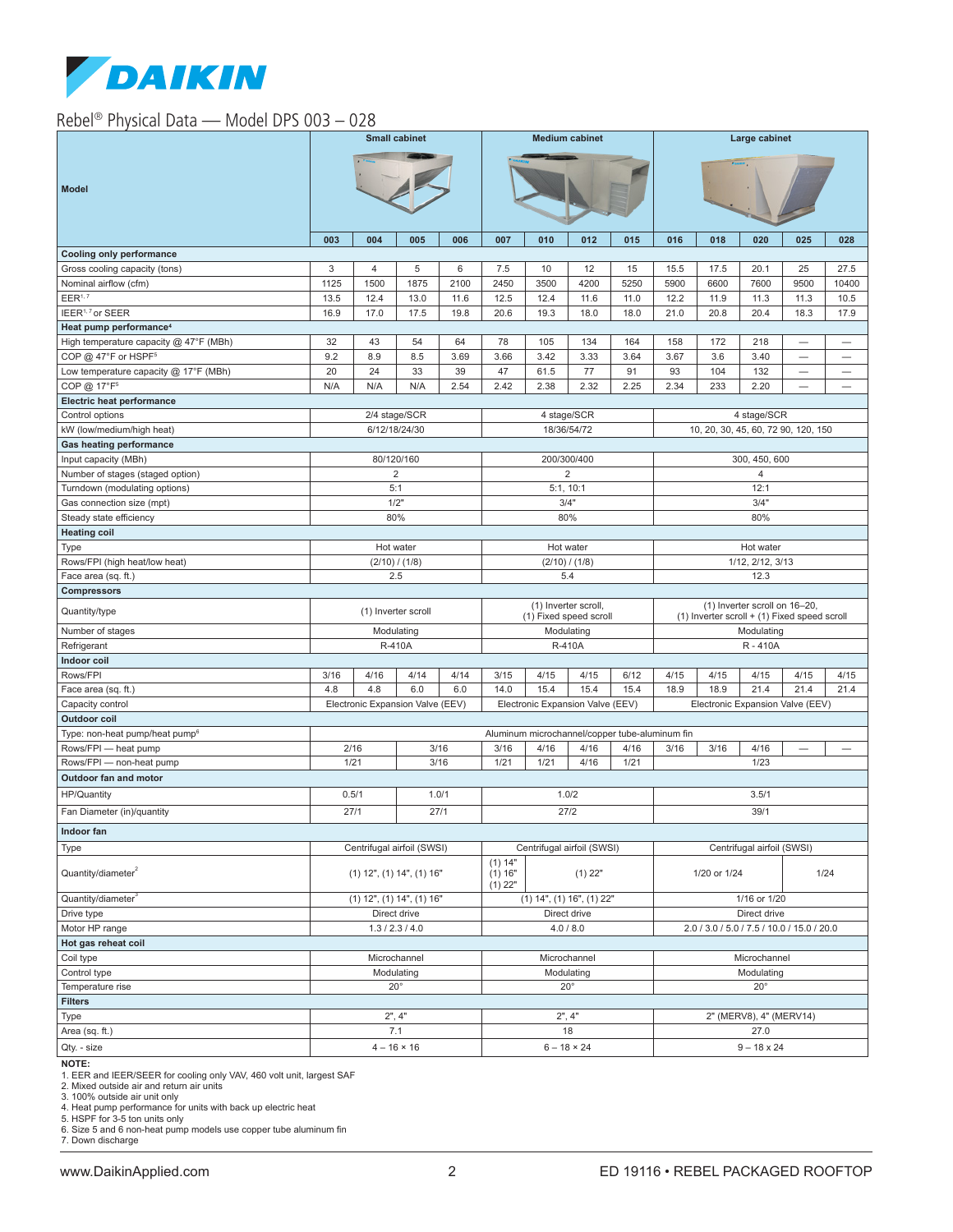

# Rebel® Physical Data — Model DPS 003 – 028

| <b>Model</b>                   |      |      | <b>Small cabinet</b> |      | <b>Medium cabinet</b>   |                  |      |      |  |
|--------------------------------|------|------|----------------------|------|-------------------------|------------------|------|------|--|
|                                | 003  | 004  | 005                  | 006  | 007                     | 010              | 012  | 015  |  |
| <b>Electrical</b>              |      |      | 208/230V or 460V     |      | 208/230V, 460V, or 575V |                  |      |      |  |
| <b>Dimensions (inches)</b>     |      |      |                      |      |                         |                  |      |      |  |
| Standard (with OA)             |      |      | 87" x 85" x 41"      |      |                         | 97" x 107" x 56" |      |      |  |
| With ERW and OA                |      |      | 87" x 103" x 41"     |      |                         | 97" x 150" x 56" |      |      |  |
| Weight (lbs.)                  |      |      |                      |      |                         |                  |      |      |  |
| Base weight <sup>1</sup>       | 1000 | 1000 | 1025                 | 1058 | 1600                    | 1600             | 1600 | 1763 |  |
| Heat pump                      | 1030 | 1030 | 1058                 | 1058 | 1660                    | 1660             | 1660 | 1823 |  |
| Electric heat                  | 45   | 45   | 45                   | 45   | 100                     | 100              | 100  | 100  |  |
| Hot water 1 row                | 11   | 11   | 11                   | 11   | 32                      | 32               | 32   | 32   |  |
| Hot water 2 row                | 16   | 16   | 16                   | 16   | 41                      | 41               | 41   | 41   |  |
| Gas heat                       | 93   | 93   | 93                   | 93   | 186                     | 186              | 186  | 186  |  |
| Hot gas reheat                 | 8    | 8    | 12                   | 12   | 28                      | 31               | 31   | 31   |  |
| Economizer                     | 163  | 163  | 163                  | 163  | 308                     | 308              | 308  | 308  |  |
| Energy wheel weight add (lbs.) |      |      |                      |      |                         |                  |      |      |  |
| 100% OA                        | 160  | 160  | 160                  | 160  | 300                     | 300              | 300  | 300  |  |
| Mixed air                      | 175  | 175  | 175                  | 175  | 250                     | 250              | 250  | 250  |  |
| <b>CORE® Recovery</b>          |      |      |                      |      | 1,460                   |                  |      |      |  |

1. Includes standard cooling coil

| <b>Model</b>               |                | Large cabinet<br><b>Fancis</b> |       |                         |     |       |  |  |  |
|----------------------------|----------------|--------------------------------|-------|-------------------------|-----|-------|--|--|--|
|                            |                | 016                            | 018   | 020                     | 025 | 028   |  |  |  |
| <b>Electrical</b>          |                |                                |       | 208/230V, 460V, or 575V |     |       |  |  |  |
| <b>Dimensions (inches)</b> |                |                                |       |                         |     |       |  |  |  |
| Standard (with OA)         |                |                                |       | 77" x 186" x 71"        |     |       |  |  |  |
| With ERW and OA            |                |                                |       | 77" x 205" x 71"        |     |       |  |  |  |
| Weight (lbs.)              |                |                                |       |                         |     |       |  |  |  |
| Base weight (in lbs.)      |                |                                | 2,465 | 2,575                   |     | 2,700 |  |  |  |
| Heat pump                  |                |                                | 2,750 | 2,830                   | -   |       |  |  |  |
| Electric heat              |                |                                |       | 228                     |     |       |  |  |  |
|                            | 1-row          | 60                             |       |                         |     |       |  |  |  |
| Hot water heat             | 2-row          | 100                            |       |                         |     |       |  |  |  |
|                            | 3-row          | 140                            |       |                         |     |       |  |  |  |
| Gas heat                   | 300<br>450     | 175<br>225                     |       |                         |     |       |  |  |  |
|                            | 600            | 275                            |       |                         |     |       |  |  |  |
| Hot gas reheat             |                | 30                             |       |                         |     |       |  |  |  |
| Economizer                 |                | 500                            |       |                         |     |       |  |  |  |
| ERW - small                |                | 350                            |       |                         |     |       |  |  |  |
| ERW - large                |                | 400                            |       |                         |     |       |  |  |  |
|                            | 16"            | 100                            |       |                         |     |       |  |  |  |
| Indoor fan                 | 20"            | 150                            |       |                         |     |       |  |  |  |
|                            | 24"            | 260                            |       |                         |     |       |  |  |  |
|                            | $\overline{2}$ | 40                             |       |                         |     |       |  |  |  |
|                            | 3              | 69                             |       |                         |     |       |  |  |  |
| Indoor fan motors          | 5              | 84                             |       |                         |     |       |  |  |  |
|                            | 7.5            | 115                            |       |                         |     |       |  |  |  |
|                            | 10             | 128                            |       |                         |     |       |  |  |  |
|                            | 15             | 211                            |       |                         |     |       |  |  |  |
| 20                         |                | 225                            |       |                         |     |       |  |  |  |
| Exhaust fan                |                | Up to 230                      |       |                         |     |       |  |  |  |
| CORE <sup>®</sup> Recovery |                | 2,260                          |       |                         |     |       |  |  |  |

| Fan weights (lbs.)  |     |     |
|---------------------|-----|-----|
| 12 Inch (310 mm)    | 87  |     |
| 14 Inch (360 mm)    | 91  |     |
| 16 Inch (400 mm)    | 115 |     |
| 22 Inch (560 mm)    | 115 |     |
| Curb weights (lbs.) | 14" | 24" |
| $003 - 006$         | 156 | 230 |
| $007 - 015$         | 200 | 295 |
| $016 - 028$         | 566 | 657 |

|           |                      | Refrig. charge - cooling model  | Refrig. charge - heat pump model |                                 |  |  |
|-----------|----------------------|---------------------------------|----------------------------------|---------------------------------|--|--|
| Unit size | <b>Standard unit</b> | <b>Standard unit</b><br>w/MHGRH | <b>Standard unit</b>             | <b>Standard unit</b><br>w/MHGRH |  |  |
| 3         | 8.6                  | 11.3                            | 12.0                             | 14.4                            |  |  |
| 4         | 8.5                  | 11.3                            | 12.6                             | 15.0                            |  |  |
| 5         | 15.3                 | 18.2                            | 16.8                             | 19.7                            |  |  |
| 6         | 15.3                 | 18.2                            | 16.8                             | 19.7                            |  |  |
| 7.5       | 11.1                 | 17.8                            | 26.0                             | 31.2                            |  |  |
| 10        | 20.0                 | 25.8                            | 40.0                             | 45.8                            |  |  |
| 12        | 20.0                 | 25.8                            | 40.0                             | 45.8                            |  |  |
| 15        | 24.4                 | 30.2                            | 46.0                             | 51.8                            |  |  |
| 16        | 30.3                 | 30.7                            | 53.0                             | 53.4                            |  |  |
| 18        | 30.3                 | 30.7                            | 53.0                             | 53.4                            |  |  |
| 20        | 32.5                 | 32.9                            | 56.0                             | 56.4                            |  |  |
| 25        | 35.5                 | 35.9                            |                                  |                                 |  |  |
| 28        | 35.5                 | 35.9                            | Not Available                    |                                 |  |  |